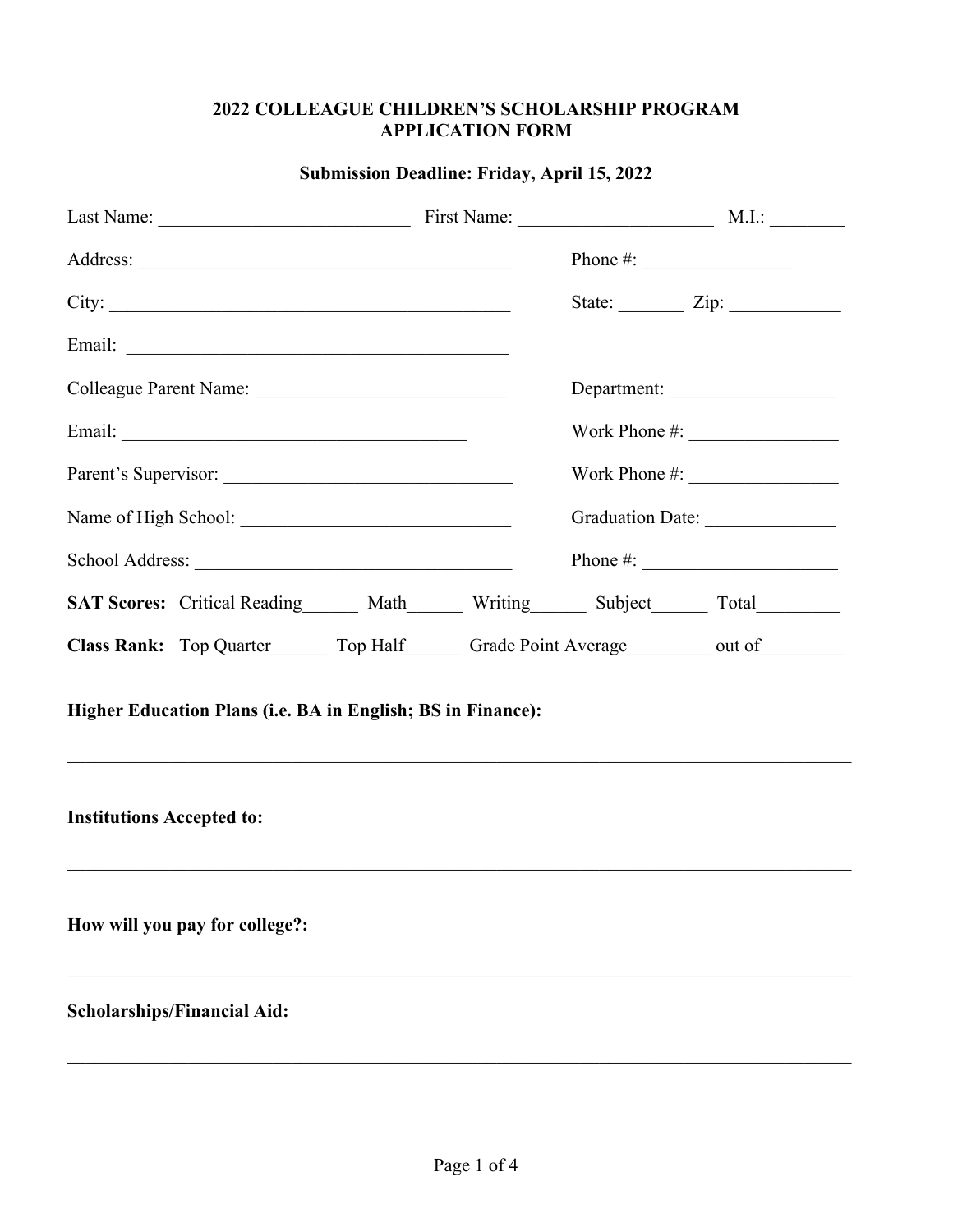**Describe Your Level of Financial Need:** 

**Describe Your Academic, Athletic and Civic Honors:** 

Describe Your Major Interests, School Leadership Activities and Extracurricular Activities:

Describe Your Community Service Involvement and Current and/or Past Work History:

**Evaluate Yourself as a Person:**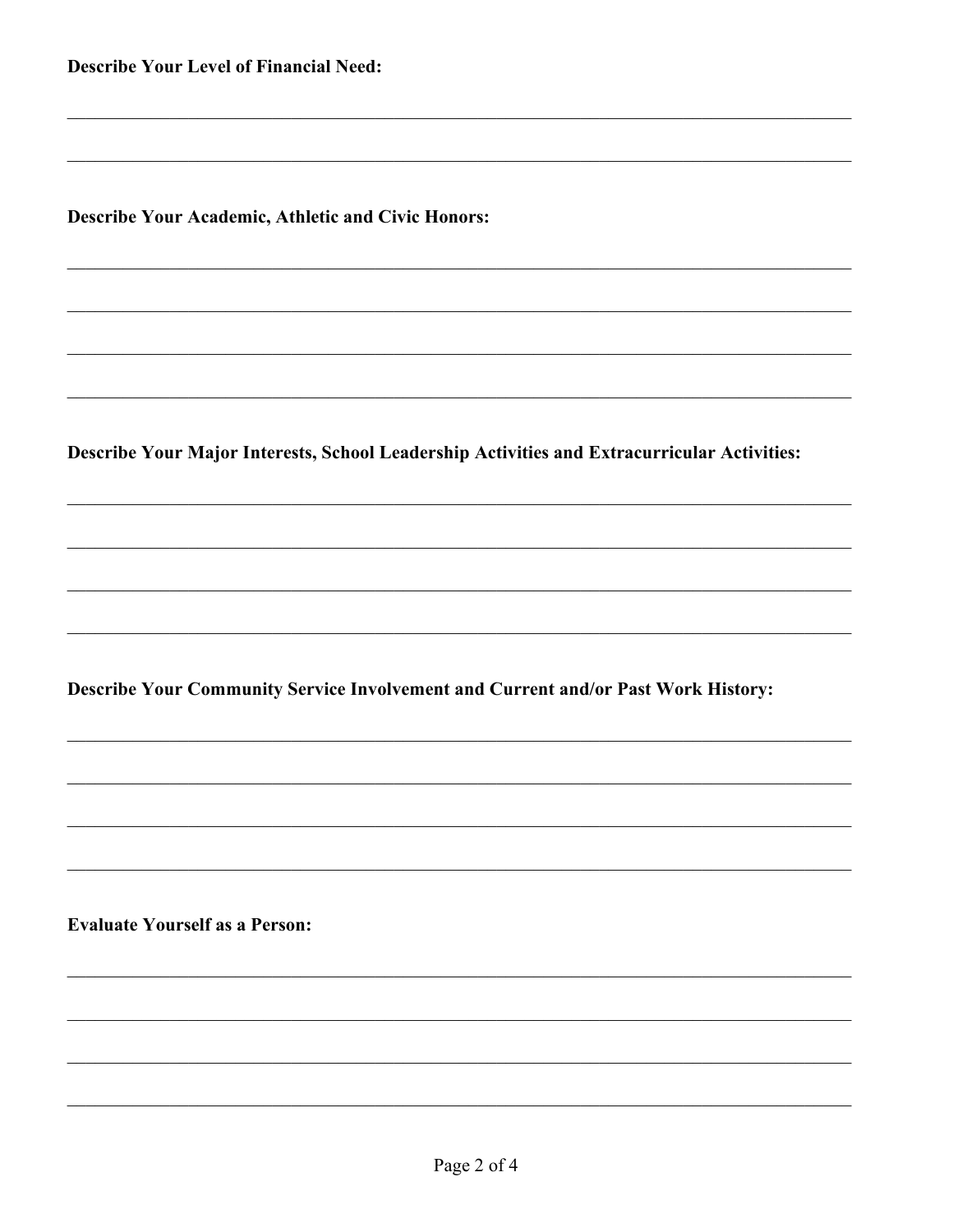Please complete the following **Essay**. Use as much space as necessary. An additional page(s) is acceptable.

**Describe your career objectives, what considerations led you to choose these objectives and how college (higher education) will help you achieve these objectives.**